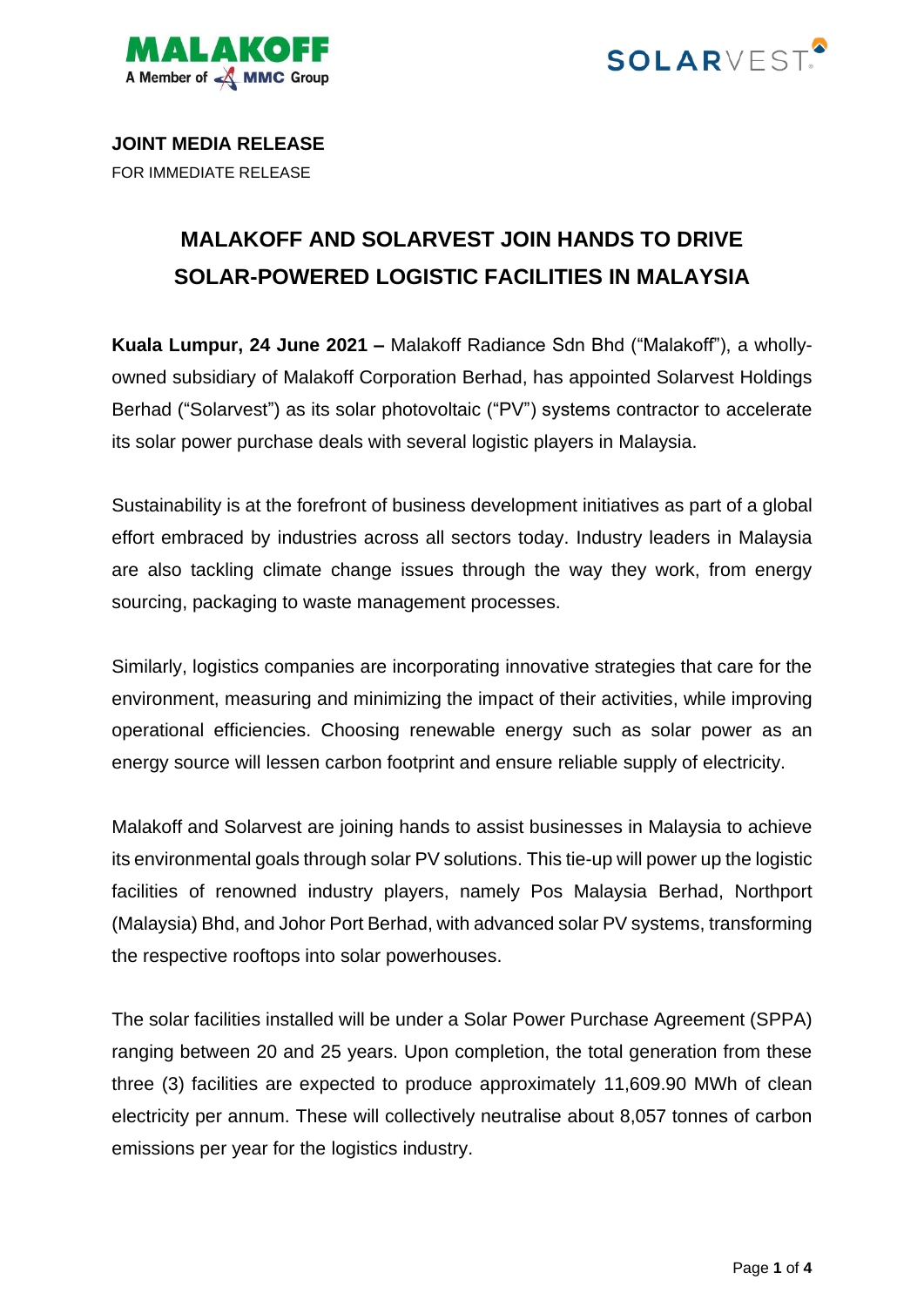



Solarvest will be undertaking the Engineering, Procurement, Construction and Commissioning (EPCC) works while Malakoff finances and owns the rooftop solar assets throughout the duration of the SPPAs.

Managing Director and Chief Executive Officer of Malakoff Corporation Berhad, **Encik Anwar Syahrin Abdul Ajib** said**,** "More and more green logistic hubs are emerging around the world to meet the increasing demand for eco-friendly logistics services. As the largest Independent Power Producer (IPP) in the country, it is vital for Malakoff to enable the access to sustainable energy for local industry providers and pave the way for businesses to reform its electricity consumption. We believe strongly that the investment in renewable energy is not only good for the environment but also makes good economic sense, especially for the logistics industry that operates 24/7. The fixed electricity tariff through SPPA will protect businesses from any potential price hikes and result in cost savings. This allows business owners to allocate more financial resources to fuel its future expansion."

Group Chief Executive Officer of Solarvest, **Mr. Davis Chong Chun Shiong** said, "We are delighted to work with Malakoff as the solution provider for these projects. This is an important association for us, and it allows us to increase our involvement in realising industry leaders' sustainability goals. The utilities industry in Malaysia is in the midst of a rapid change and having an established independent power producer such as Malakoff investing in solar projects further signifies the massive growth potential of the domestic renewable energy industry."

"There has been significant growth in demand for clean energy from the private sector, especially those that require high-level energy usage. This is evidenced in the rapid uptake for the quota allocated through the recent Net Energy Metering (NEM) programmes by commercial and industrial consumers. We aim to replicate such joint efforts with reputable renewable energy players such as Malakoff in our endeavour to unlock more green energy to the nation," Mr. Davis concluded.

-End-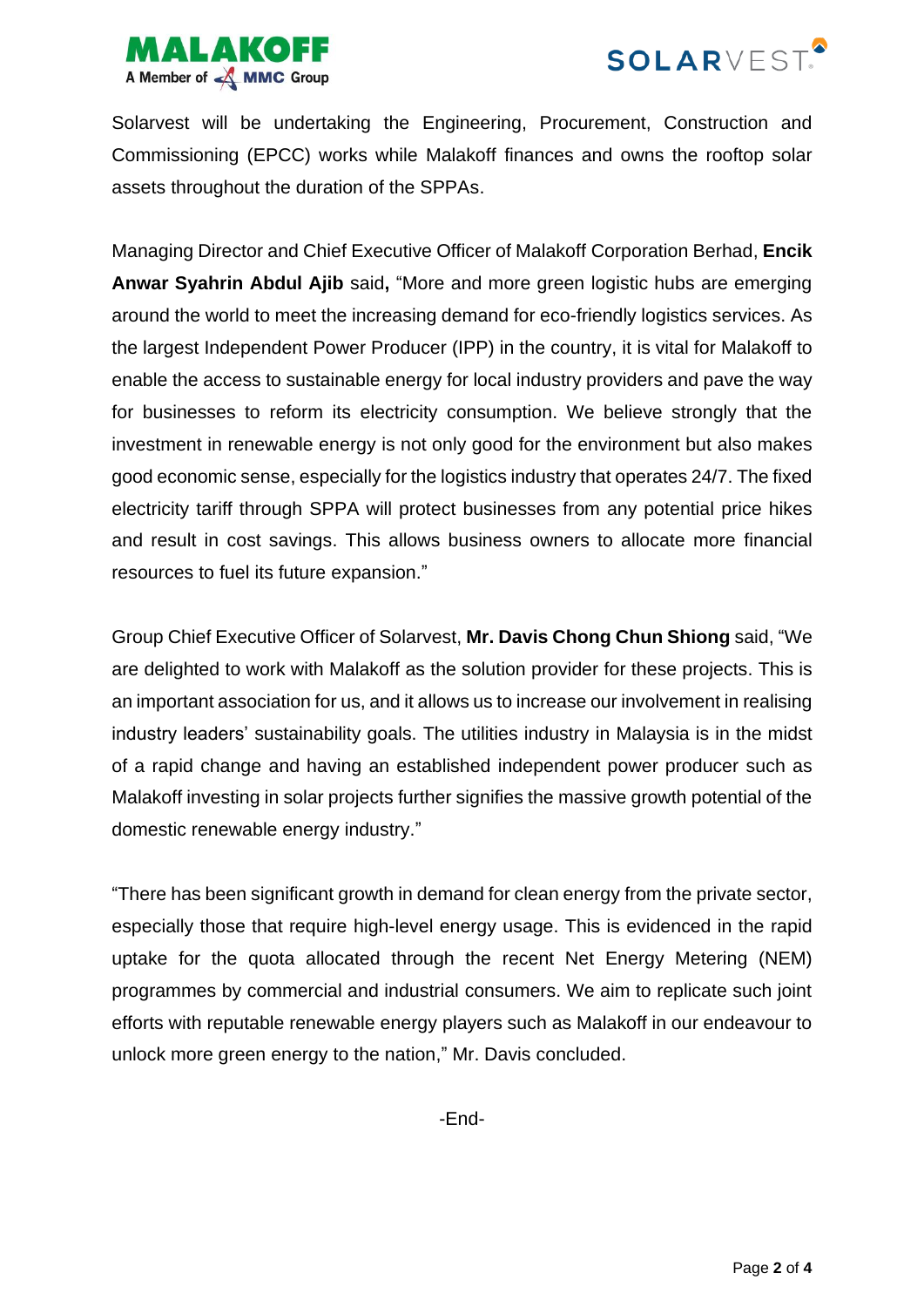



## **MALAKOFF CORPORATION BERHAD**

is an Independent Water and Power Producer (IWPP) with core focus on power generation, water desalination and Operations & Maintenance (O&M) services. In Malaysia, Malakoff is the largest Independent Power Producer (IPP) with an effective generating capacity of 5,836 MW.

Malakoff's international assets include power and water ventures in Saudi Arabia, Bahrain and Oman, with an effective capacity of 588 MW of power generation and 472,975  $\text{m}^3$  /day of water desalination. Malakoff is also actively looking to venture further into the Middle East and North African region as well as the South-East Asian markets.

Through its wholly owned subsidiary, Malakoff Technical Solutions Sdn Bhd (formerly known as Teknik Janakuasa Sdn Bhd), Malakoff has involvements in O&M services locally and in Saudi Arabia, Kuwait, Oman and Indonesia.

Malakoff believes in working together with all stakeholders in productive partnerships. As such, the Group takes pride in being a responsible operator and a good corporate citizen in all communities where it operates.

Malakoff is a member of the MMC Group.

**SOLARVEST** specialises in turnkey engineering, procurement, construction and commissioning ("EPCC") services for solar photovoltaic ("Solar PV") systems. The Group also provides operations and maintenance services of solar PV systems. It has an established track record, having completed solar PV systems for Large Scale Solar Photovoltaic ("LSSPV") plants as well as residential, commercial and industrial properties.

Solarvest is listed on the ACE market of Bursa Malaysia. For more information, log on to [https://solarvest.my](https://solarvest.my/)